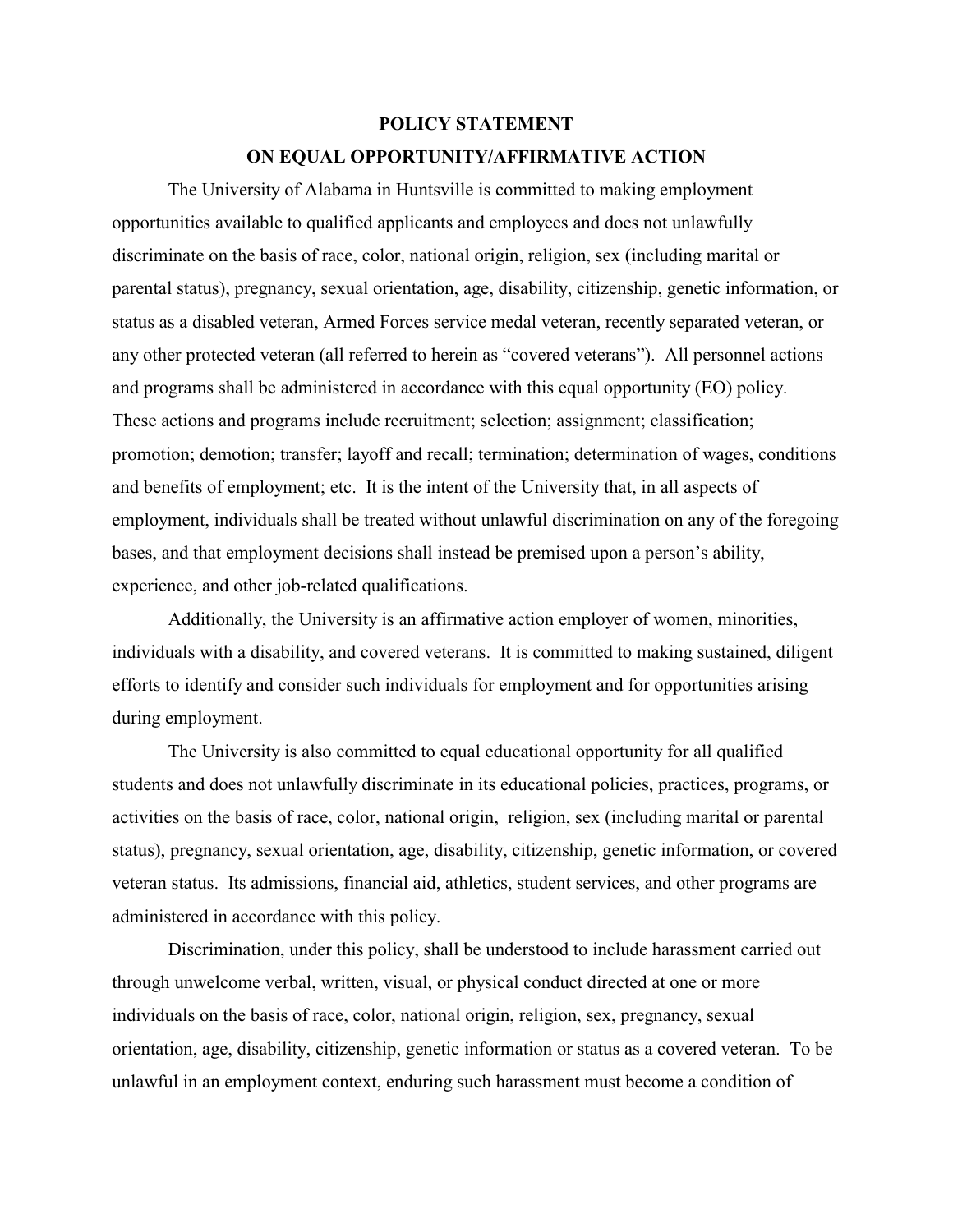continued employment or the conduct must be sufficiently severe or pervasive to create a working environment that is intimidating, hostile, or abusive. Offensive jokes, objects, or pictures; slurs and epithets; physical threats and assaults; intimidation; insults; etc. are among the actions that may constitute harassment. Potential violations of this policy will be evaluated from the perspective of a reasonable person in the victim's situation, taking into account all the circumstances. The University may consider harassment activities occurring off-campus as a violation of this policy, when the effects of such harassment may affect the campus educational or work environment.

With regard to students, such harassment is unlawful when it unreasonably interferes with or limits the student's ability to participate in or benefit from services, activities, or privileges provided by the educational institution. A violation also occurs when, through such harassment, an educational institution has created or is responsible for a hostile learning environment so severe, pervasive, or persistent that it adversely affects the student's ability to participate in or benefit from the institution's educational program.

Sexual harassment, in addition and more specifically, includes sexual advances, requests for sexual favors, and other conduct of a sexual nature that is unwelcome and is directed toward a person on the basis of that person's sex. It may take one of two generally recognized forms. First, the employee's or student's submission to such conduct is made a condition, explicitly or implicitly, of access to an employment or academic opportunity; or the employee's or student's submission to or rejection of such conduct is used as the basis for employment or academic decisions affecting the individual, such as, for example, a salary or grade determination, respectively. This kind of harassment is sometimes referred to as *"quid pro quo*" ("something for something") or, alternatively, harassment that results in "tangible employment action." Secondly, hostile environment harassment occurs when the conduct is so severe, persistent, or pervasive that it unreasonably interferes with an individual's performance as an employee or student or creates an intimidating, hostile, or offensive working/learning environment. Examples of actions that might be deemed to create a hostile environment based on sex could include flirtation, vulgar language, sexually suggestive jokes, touching of a sexual nature, displaying or distributing sexually explicit materials, etc. Sexual violence is also a form of sexual harassment. It refers to physical acts perpetrated against a person's will or carried out where the person is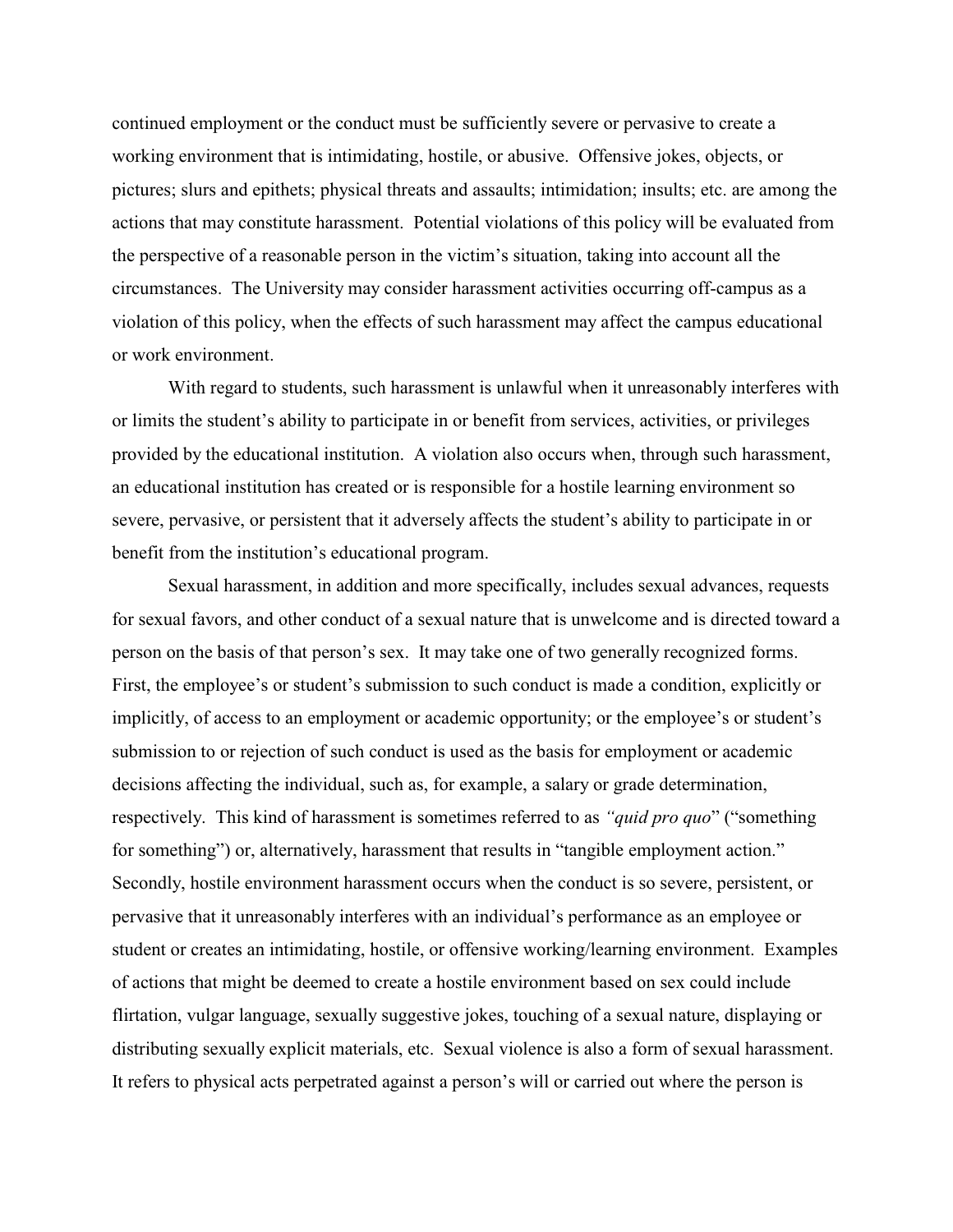incapable of giving consent due to the victim's use of drugs or alcohol or the victim's disability. It includes acts such as rape, sexual assault or battery, etc.

The University also prohibits retaliation against employees or students who engage in protected activities. Protected activities include making, in good faith, a complaint of discrimination or harassment, assisting others in making a complaint, otherwise opposing such acts or practices, or participating in an investigation, proceeding, or lawsuit. Threats, intimidation, reprisals, and/or other adverse actions related to ones employment or academic status constitute retaliation if they may dissuade a reasonable employee or student from exercising his/her right to complain about perceived discrimination or harassment.

In these respects, the University affirms its desire to create a work environment for all employees and a learning environment for all students that is fair, humane, and responsible - an environment that supports and rewards career and educational goals on the basis of such relevant factors as ability and employment or academic performance. A University employee or student who is found, under established University procedures, to have been guilty of discriminatory or retaliatory conduct with respect to another member of the campus community in violation of these policies will be subject to discipline, up to and including possible dismissal or expulsion, by the University.

These commitments are designed to meet nondiscrimination/affirmative action requirements imposed by the following federal and state sources of legal obligation, as amended: Title VI and VII, Civil Rights Act of 1964; Executive Order 11246 (E.O. 11246); Title IX, Education Amendments of 1972 (Title IX); the Rehabilitation Act of 1973; the Americans with Disabilities Act of 1990 (ADA); the Equal Pay Act of 1963; the Age Discrimination in Employment Act of 1967; the Age Discrimination Act of 1975; the Vietnam Era Veterans' Readjustment Assistance Act of 1974 (VEVRA); the Immigration Reform and Control Act of 1986; the Genetic Information Nondiscrimination Act of 2008; the Immigration Reform and Control Act of 1986; the U.S. Constitution; contract and grant agreements with government agencies; the Alabama Age Discrimination Act of 1997; and the Alabama Constitution of 1901. The University's equal opportunity policies pertaining to its employees and students include specific administrative procedures and implementing measures designed to carry out these pledges and to ensure compliance with the foregoing laws.